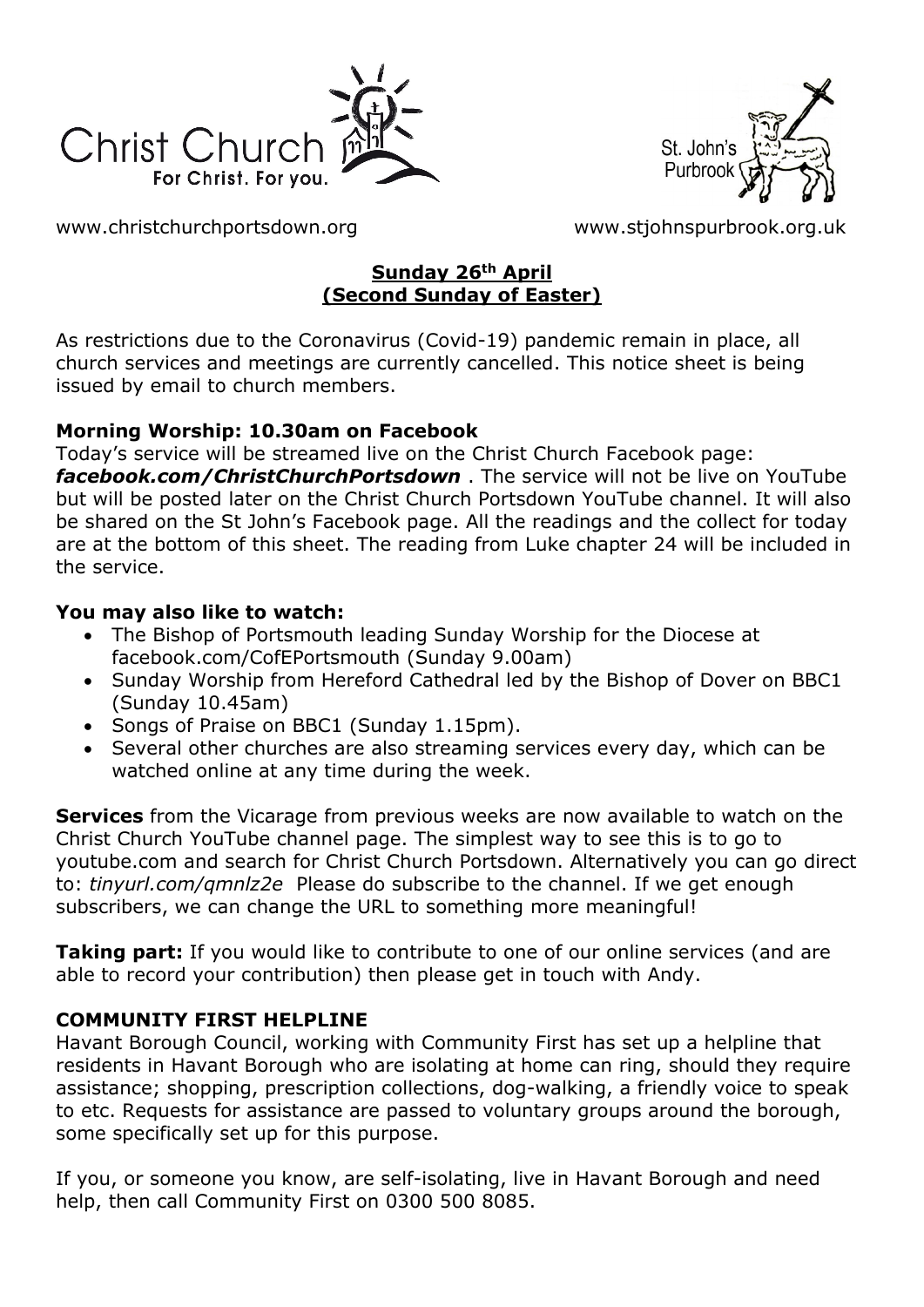#### **GIVING**

Both of our churches are experiencing reduced income from cancelled hall bookings and the lack of collections at services. If you usually give in the plate, please do consider switching to Direct Debit or online payment. The best way to do this is via the Parish Giving Scheme.

You can find out more at **[www.parishgivingscheme.org.uk](http://www.parishgivingscheme.org.uk/)** You can also register online at **register.parishgiving.org.uk**

To register you will need the following details: For Christ Church: Parish: Portsdown Christ Church Diocese: Portsmouth PGS Parish Code: 290629068

For St John's: Parish: St John the Baptist Village: Purbrook Diocese: Portsmouth PGS Parish Code: 290629070

#### **CHURCH OFFICE**

The church office is closed. Emma is working from home, so please note her number below if you wish to speak to her.

| <b>CONTACTS</b>      |                                            |
|----------------------|--------------------------------------------|
| <b>Vicar</b>         | Revd Andy Wilson (day off Monday)          |
|                      | vicar@christchurchportsdown.org            |
|                      | purbrookvicar@gmail.com                    |
| <b>Associate</b>     | <b>Revd Laura Cameron</b>                  |
| <b>Minister</b>      | revdlauracameron@gmail.com                 |
| <b>Reader CCP</b>    | <b>Sandra Morgan</b>                       |
| (Lay Minister)       | sandramorgan02@gmail.com                   |
| <b>Churchwarden</b>  | <b>Bill Jeffery</b>                        |
| <b>SJP</b>           | purbrookchurch@gmail.com                   |
| <b>Churchwarden</b>  | <b>Stephen Anderson</b>                    |
| <b>CCP</b>           | stephen.anderson@christchurchportsdown.org |
| <b>Administrator</b> | <b>Emma Evans</b>                          |
|                      | parish.office@christchurchportsdown.org    |
| <b>Hall Manager</b>  | Jacqui Wilson                              |
| <b>CCP</b>           | hall.manager@christchurchportsdown.org     |
| Website              | <b>Matt Doe</b>                            |
|                      | webmaster@christchurchportsdown.org        |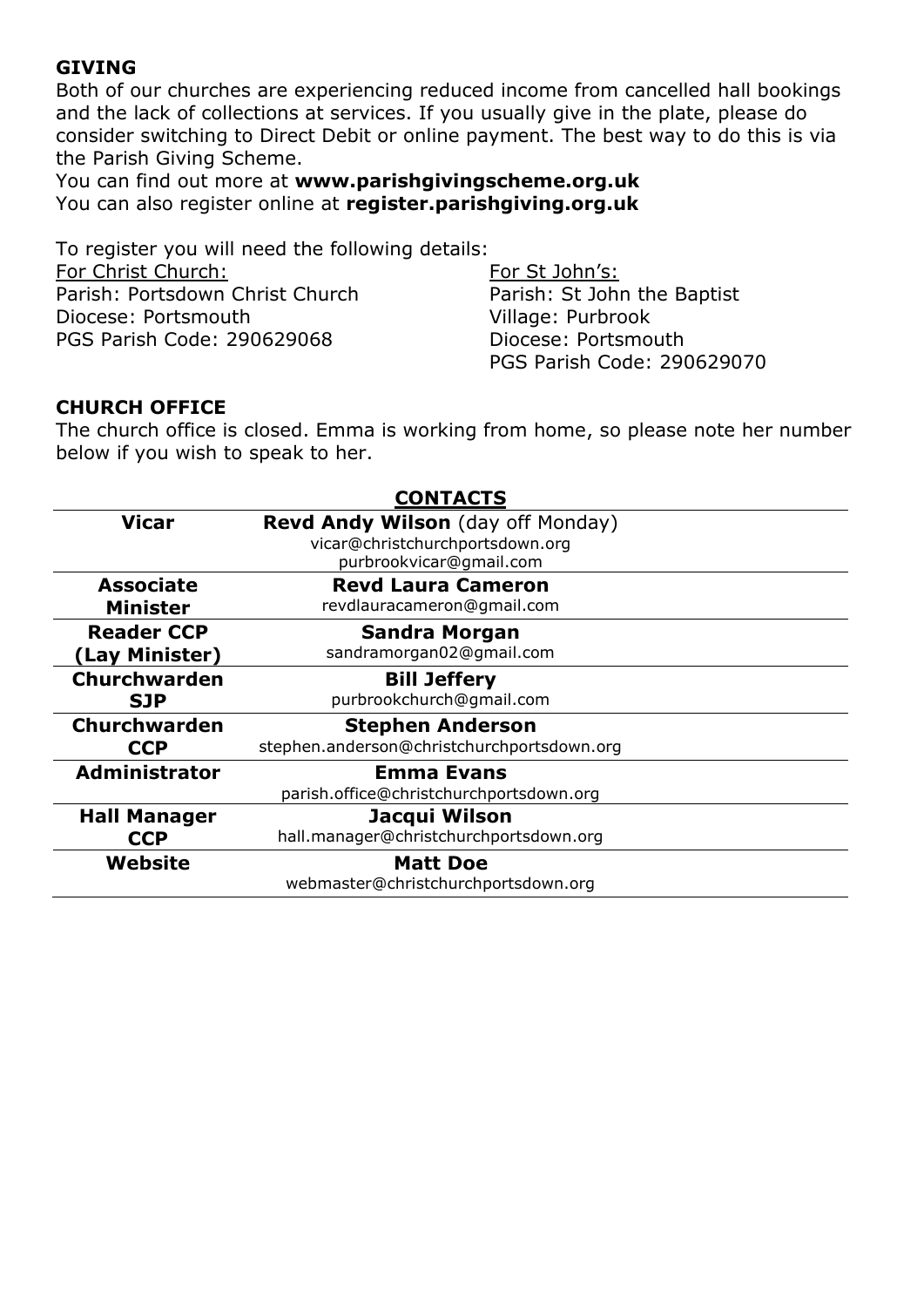# **THIRD SUNDAY OF EASTER**

# **COLLECT**

Risen Christ, you filled your disciples with boldness and fresh hope: strengthen us to proclaim your risen life and fill us with your peace, to the glory of God the Father.

## *Amen.*

## **OLD TESTAMENT: Zephaniah 3:14–20**

<sup>14</sup> Sing aloud, O daughter Zion; shout, O Israel! Rejoice and exult with all your heart, O daughter Jerusalem!<sup>15</sup> The Lord has taken away the judgements against you, he has turned away your enemies. The king of Israel, the Lord, is in your midst; you shall fear disaster no more. <sup>16</sup> On that day it shall be said to Jerusalem: Do not fear, O Zion; do not let your hands grow weak. <sup>17</sup> The Lord, your God, is in your midst, a warrior who gives victory; he will rejoice over you with gladness, he will renew you in his love; he will exult over you with loud singing  $18$  as on a day of festival. I will remove disaster from you, so that you will not bear reproach for it. <sup>19</sup> I will deal with all your oppressors at that time. And I will save the lame and gather the outcast, and I will change their shame into praise and renown in all the earth.  $20$  At that time I will bring you home, at the time when I gather you; for I will make you renowned and praised among all the peoples of the earth, when I restore your fortunes before your eyes, says the Lord.

## **Psalm 116:1–7**

 $1$  I love the Lord, for he has heard the voice of my supplication; because he inclined his ear to me on the day I called to him.  $2$  The snares of death encompassed me; the pains of hell took hold of me; by grief and sorrow was I held.  $3$  Then I called upon the name of the Lord: 'O Lord, I beg you, deliver my soul.' <sup>4</sup> Gracious is the Lord and righteous; our God is full of compassion. <sup>5</sup> The Lord watches over the simple; I was brought very low and he saved me. <sup>6</sup> Turn again to your rest, O my soul, for the Lord has been gracious to you.  $7$  For you have delivered my soul from death, my eyes from tears and my feet from falling.

## **NEW TESTAMENT: Acts 2:14a, 36–41**

 $14$  But Peter, standing with the eleven, raised his voice and addressed them: <sup>36</sup> Therefore let the entire house of Israel know with certainty that God has made him both Lord and Messiah, this Jesus whom you crucified.'  $37$  Now when they heard this, they were cut to the heart and said to Peter and to the other apostles, 'Brothers, what should we do?'  $38$  Peter said to them, 'Repent, and be baptized every one of you in the name of Jesus Christ so that your sins may be forgiven; and you will receive the gift of the Holy Spirit.  $39$  For the promise is for you, for your children, and for all who are far away, everyone whom the Lord our God calls to him.' <sup>40</sup> And he testified with many other arguments and exhorted them, saying, 'Save yourselves from this corrupt generation.' <sup>41</sup> So those who welcomed his message were baptized, and that day about three thousand persons were added.